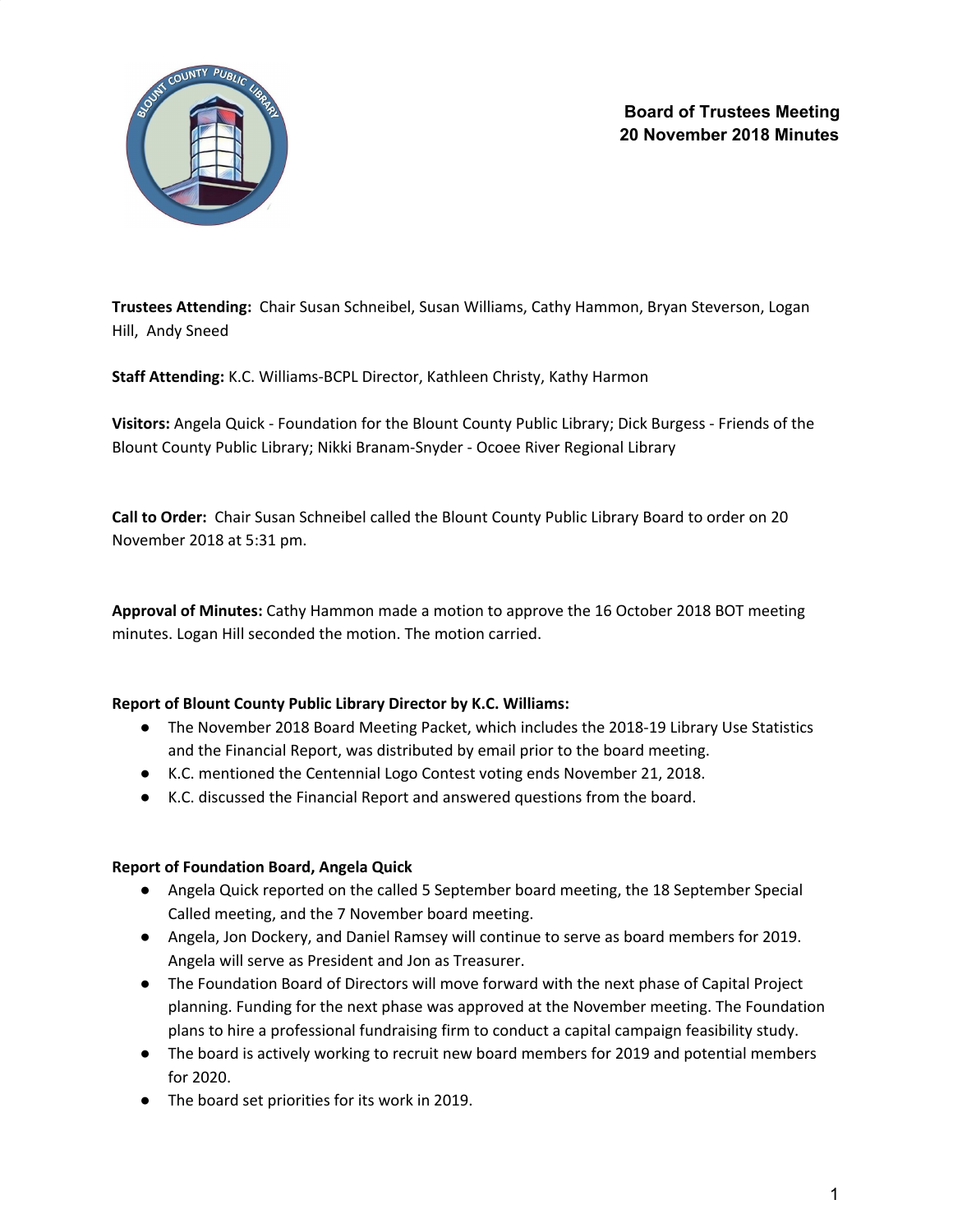# **Board of Trustees Meeting 20 November 2018 Minutes**

### **Report of Friends of the Library, Dick Burgess**

- Dick Burgess expressed gratitude for the Friends Appreciation Tea that was hosted by the library staff for Friends Volunteers on Monday, 5 November.
- The Friends held a special sale/outreach for Blount County teachers on Saturday, 3 November. The invitation-only sale raised more than \$1,000.
- The Friends are researching the sale of online gift certificates.
- There will be no board meeting in December.
- The next regular book sale will be 6-8 December 2018.

#### **Report of Ocoee River Regional Library, Liz Schreck or representative**

- Liz Schreck was unable to attend.
- The READS FY 2018-19 Data Statistics were distributed by email prior to the meeting.
- Nikki Branam-Snyder distributed the Ocoee River Regional Library report and discussed the upcoming training opportunities, including the Teen Librarian Summit.
- Nikki presented Bryan Steverson with his Trustee Certificate and mentioned the TN Trustee Certification Program Challenge.
- The Level V Directors Summit was held on 14-15 November in Knoxville.

#### **Old Business**

- Cathy Hammon reported on the meetings with the Blount County Mayor and the Alcoa and Maryville Mayors she and K.C. attended to discuss the project next steps. K.C. thanked Cathy H. for her hard work spearheading the project.
- K.C. mentioned the HVAC repair project does not need to be sent out for bid. The request for use of library fund balance will go to the County Commission in December.
- K.C. asked for acceptance of the RFP recommendation from Chris Soro for the HVAC project.

Cathy Hammon made a motion to accept the RFP recommendation from Chris Soro. Susan Williams seconded the motion. The motion carried.

● K.C. asked the board to approve the request for fund balance to repair the HVAC system.

Andy Sneed made a motion to approve the request for fund balance to repair the library HVAC system. Susan Williams seconded the motion. The motion carried.

● K.C. and the board discussed plans for the 7 December luncheon being held at the library for county commissioners and city council members.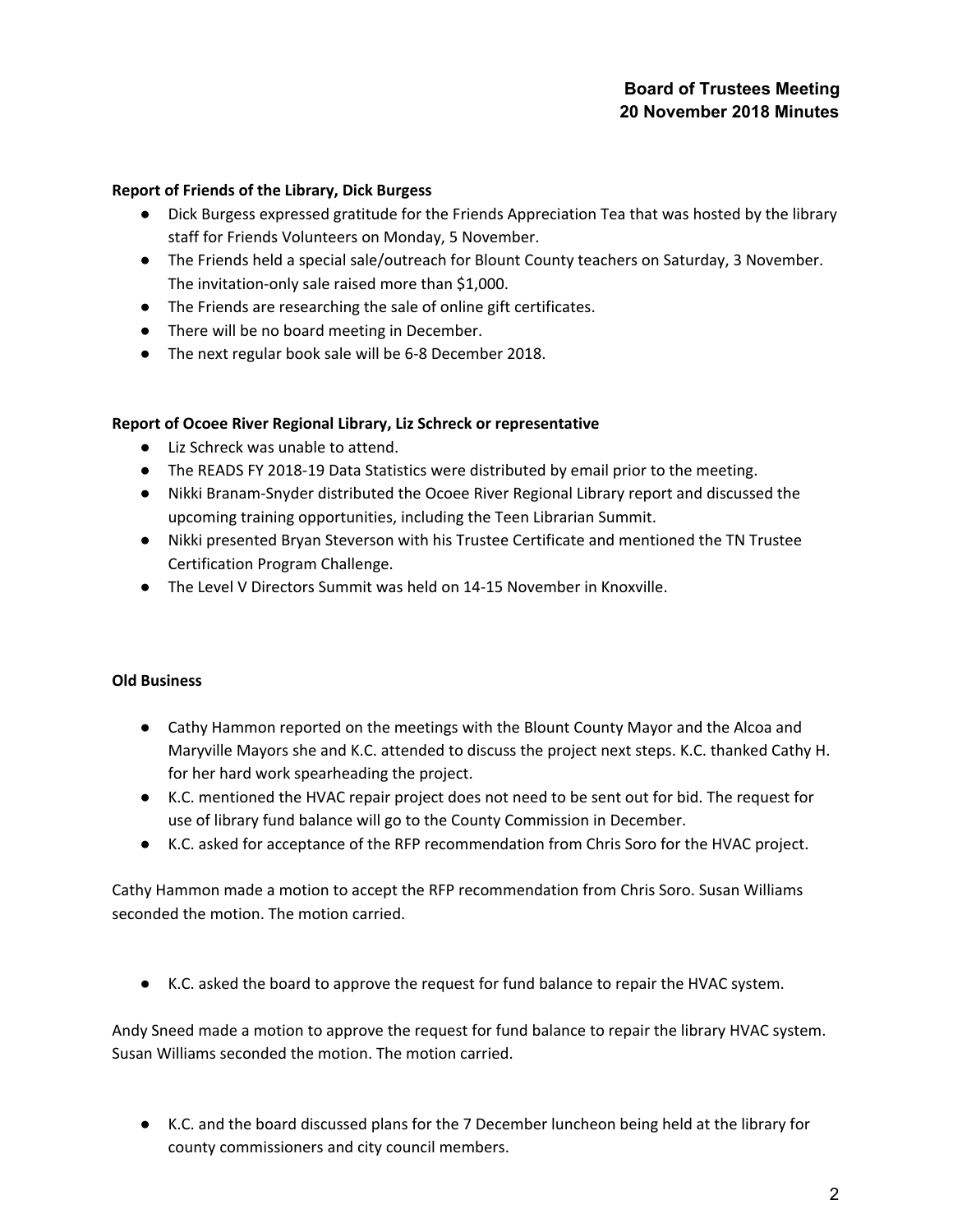● There were no updates from local governments.

#### **New Business**

● K.C. reported there will be no New Business in December 2018.

Susan Williams made a motion to cancel the December 2018 Board of Trustees meeting. Andy Sneed seconded the motion. The motion carried.

● The 2019 Library Holiday Calendar was distributed to the board.

Logan Hill made a motion to approve the 2019 Holiday Calendar. Cathy Hammon seconded the motion. The motion carried.

- K.C. discussed the need to edit the library's Overtime Policy. K.C., Susan S., and Anjanae will work together to edit the policy and present the revised policy to the board at a later date.
- The HVAC Funding Request was pulled.

#### **Funding Requests:**

- K.C. presented the following Friends funding requests:
	- o There were no Friends funding requests for November 2018.
- K.C. presented the following Foundation funding requests:
	- There were no Foundation funding requests for November 2018.

#### **Important Dates**

County Commission and City Council Luncheon - 7 December 2018, 11 am - 1 pm, Sharon Lawson Rm Library Christmas Party - 8 December 2018, 6:30 pm - Southland Books and Cafe

Other Library Meetings

Blount County Commission Meeting - 20 December 2018, 7:00 pm – BC Courthouse Blount County Friends of the Library – 22 January 2019, 4:00 pm – KP Boardroom Maryville City Council - 4 December 2018, 7:00 pm - Maryville Municipal Building Alcoa Board of Commissioners - 11 December 2018, 7:00 pm - Alcoa Municipal Building